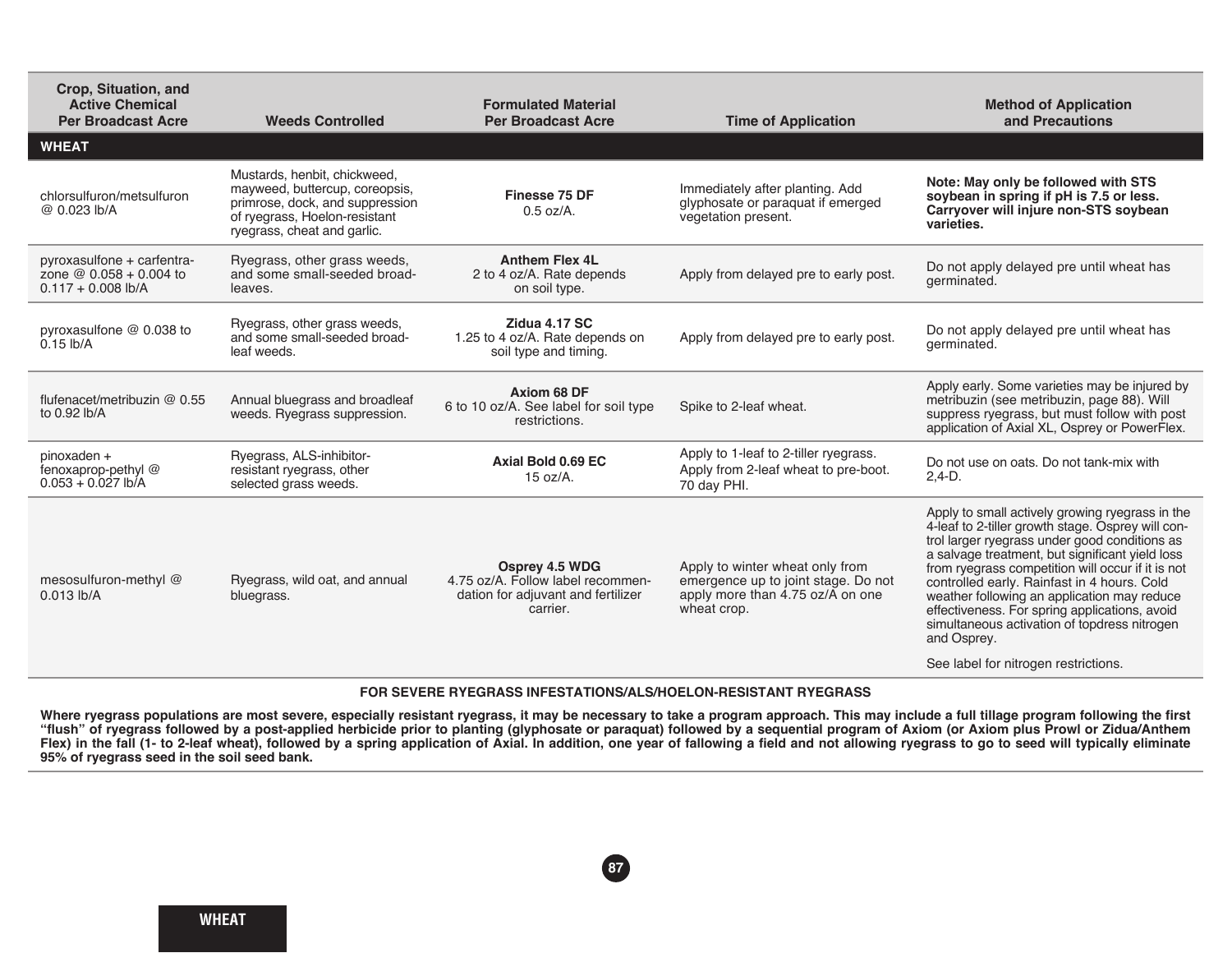| Crop, Situation, and<br><b>Active Chemical</b><br><b>Per Broadcast Acre</b> | <b>Weeds Controlled</b>                                                                            | <b>Formulated Material</b><br><b>Per Broadcast Acre</b>                                                                                                                                                                  | <b>Time of Application</b>                                                                                                                                                                                                                                        | <b>Method of Application</b><br>and Precautions                                                                                                                                                                                                                                                                                                                                                                                                         |
|-----------------------------------------------------------------------------|----------------------------------------------------------------------------------------------------|--------------------------------------------------------------------------------------------------------------------------------------------------------------------------------------------------------------------------|-------------------------------------------------------------------------------------------------------------------------------------------------------------------------------------------------------------------------------------------------------------------|---------------------------------------------------------------------------------------------------------------------------------------------------------------------------------------------------------------------------------------------------------------------------------------------------------------------------------------------------------------------------------------------------------------------------------------------------------|
| <b>WHEAT</b> [cont.]                                                        |                                                                                                    |                                                                                                                                                                                                                          |                                                                                                                                                                                                                                                                   |                                                                                                                                                                                                                                                                                                                                                                                                                                                         |
| pendimethalin @ 1.0 lb/A                                                    | Residual only. Suppression of<br>ryegrass. Good control of small-<br>seeded winter annual weeds.   | Prowl H <sub>2</sub> O 3.8 CS<br>$2.1$ pt/A.                                                                                                                                                                             | After wheat has 1 leaf, until 4 tillers.<br>Prior to weed germination.                                                                                                                                                                                            | Emerged weeds will not be controlled. Univer-<br>sity testing has shown good crop safety both<br>pre and delayed pre (in cases of poor stand) as<br>long as seed is covered by at least 0.5 inch of<br>soil. Prowl H <sub>2</sub> 0 can be tank mixed with Axial,<br>Hoelon, PowerFlex or Osprey to provide<br>around 30 days of residual ryegrass control.                                                                                             |
| pyroxsulam @ 0.016 lb/A                                                     | Ryegrass, henbit, vetch, chick-<br>weed, curly dock and others.                                    | PowerFlex HL 13 DG<br>2 oz/A. Add 0.5% nonionic surfactant<br>or 1 to 1.25% crop oil concentrate<br>or 1% MSO.                                                                                                           | Apply from 3-leaf to joint, after<br>ryegrass has emerged.                                                                                                                                                                                                        | Do not apply more than 2 oz/A per year.<br>Do not use on oats.<br>Do not harvest within 60 days.<br>See label for nitrogen restrictions.                                                                                                                                                                                                                                                                                                                |
| metribuzin @ 0.094 to<br>$0.141$ lb/A                                       | Cheat, bluegrass and little<br>barley.                                                             | <b>Metribuzin 75 DF</b><br>2 to $3$ oz/A.                                                                                                                                                                                | After wheat plants have 2 leaves and<br>1 inch secondary roots.                                                                                                                                                                                                   | Do not use on oats. Best cheat control with<br>fall application.<br>Soft Red Winter Wheat Reaction to<br>Metribuzin: Some wheat varieties are<br>tolerant to metribuzin and some will be<br>injured. For a list of metribuzin-tolerant wheat<br>varieties, go to www.uaex.uada.edu. Avoid use<br>on sandy soils.                                                                                                                                        |
| 2.4-D amine or LV esters @<br>0.5 to 0.75 lb/A                              | Mustard, thistles, buttercup,<br>dock seedlings, horseweed<br>seedlings, vetch and winter<br>peas. | 2.4-D amine or LV esters<br>1 to 1.5 pt/A of 4 lb/gal 2,4-D.                                                                                                                                                             | In spring after the wheat plants have<br>tillered and are 4 to 8 inches tall to the<br>time the joint begins to elongate.<br>(Growth stages 3 to 5.)                                                                                                              | Apply when temperature is above 60°F and<br>when no rain is expected for 12 hrs. Do not<br>graze lactating dairy animals until 7 days after<br>application. AVOID DRIFT.                                                                                                                                                                                                                                                                                |
| 2,4-D LV esters @ 0.75 to<br>$1$ lb/A                                       | Wild onion or garlic.                                                                              | 2.4-D LV esters<br>11/2 to 2 pt/A of 4 lb/gal formulation.<br>Add a surfactant. Use 2 pt rate only<br>if severe infestations and if some<br>injury can be tolerated. See right<br>column for addition of <b>Banvel</b> . | In spring after the wheat plants have<br>tillered and are 4 to 8 inches tall to<br>the time the joint begins to elongate.<br>(Growth stages 3 to 5.) The LV esters<br>can be applied in liquid N if the opti-<br>mum timing for the two applications<br>coincide. | Prevents seed and aerial bulblets but will not<br>completely control. Do not graze lactating dairy<br>animals until 14 days after application. AVOID<br>DRIFT. Banvel can be added at the rate of<br>4 oz/A of 4 lb/gal or 8 oz/A of 2 lb/gal Banvel.<br>This may increase garlic suppression. It is less<br>selective and should not be used unless some<br>injury can be tolerated. Do not add Banvel if<br>any joint movement has occurred in wheat. |
| halauxifen + florasulam $@$<br>$0.075 + 0.075$ lb/A                         | Henbit, mustards, horseweed,<br>shepherdspurse.                                                    | Quelex 20 DF<br>$0.75$ oz/A.                                                                                                                                                                                             | Apply from 2 leaf to flag leaf<br>emergence.                                                                                                                                                                                                                      | 60-day PHI. Do not apply more than one appli-<br>cation per year. Do not apply less than 21 days<br>prior to cutting for hay, 7-day grazing restriction.                                                                                                                                                                                                                                                                                                |
| thifensulfuron/tribenuron @<br>0.023 to 0.028 lb/A                          | Wild garlic, buttercup, mayweed,<br>dock, chickweed, primrose, and<br>suppression of vetch.        | <b>Harmony Extra 50 SG</b><br>0.75 to 0.9 oz/A. Surfactant<br>required for both water and liquid<br>N carriers.                                                                                                          | In early to mid-March when wild garlic<br>is 6" to 12" tall.                                                                                                                                                                                                      | Apply to actively growing weeds. May be tank<br>mixed with liquid N if slurried in water first.<br>Thorough spray coverage is necessary; coarse<br>spray is not recommended. May be used on<br>oats after 3-leaf but prior to jointing. Do not use<br>on Ogle Premier or Porter oat varieties.                                                                                                                                                          |

**88**